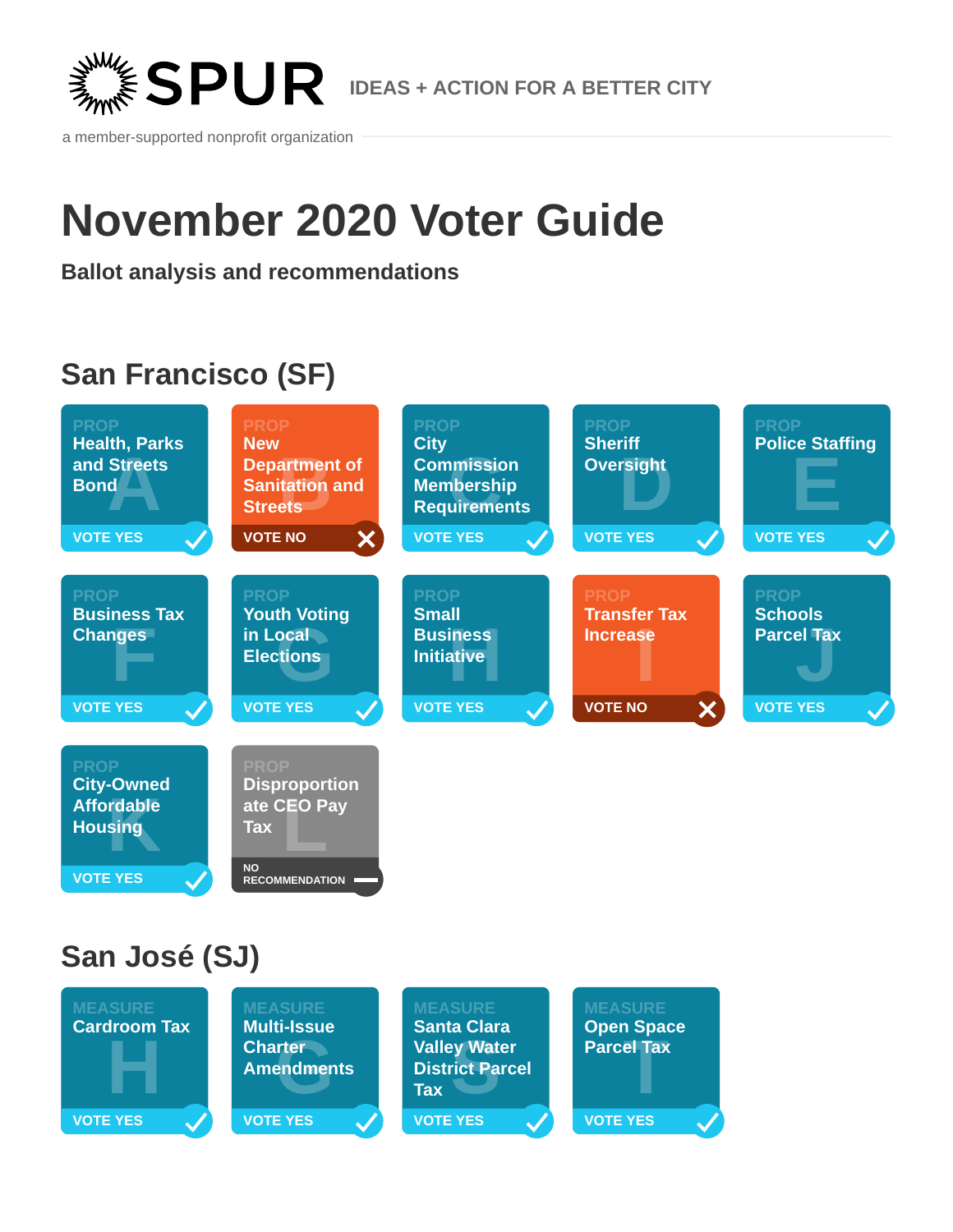# **Oakland (OAK)**



# **Bay Area (BA)**

Fines **R** 

**Fines**

**VOTE YES**

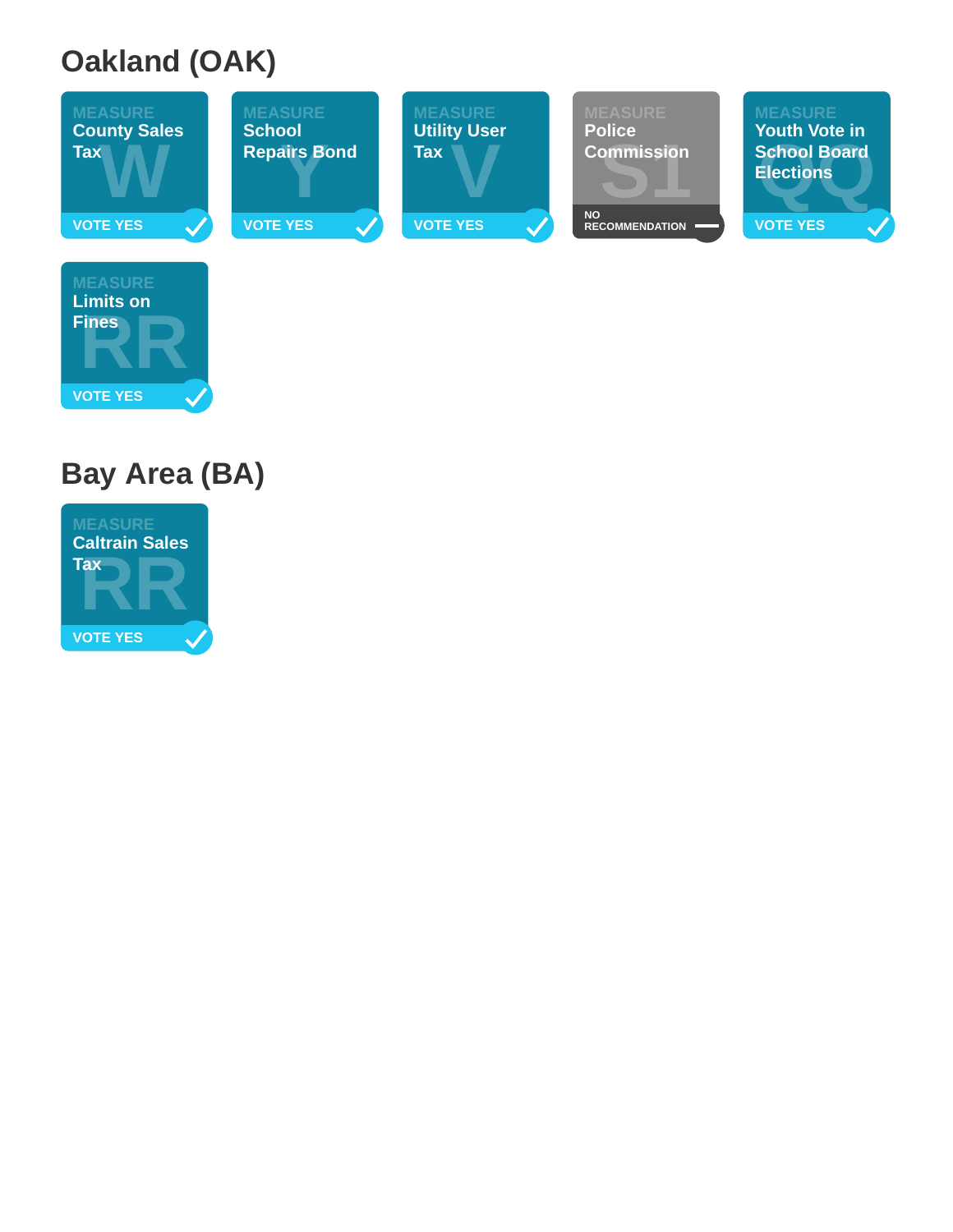# **California (CA)**

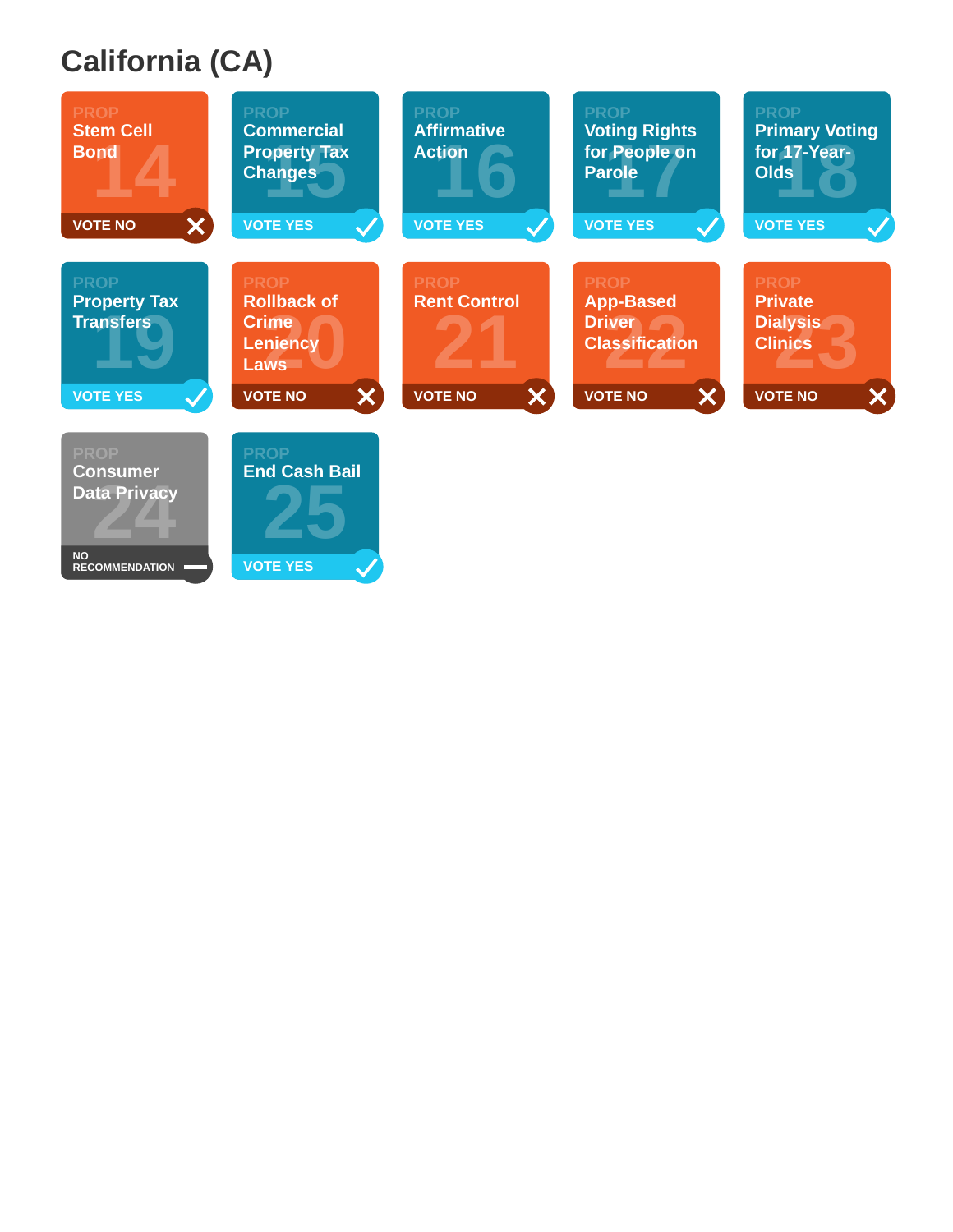#### **SF Prop A**

## **Health, Parks and Streets Bond**

#### BOND

#### **Health and Homelessness, Parks, and Streets Bond**

Issues \$487.5 million in general obligation bonds for capital projects for: mental health, substance abuse and homelessness programs; parks and recreation facilities; and street improvement, maintenance and repair.

**Vote YES**

#### **SPUR's Recommendation**

Although this measure includes a wide range of seemingly unrelated projects, they are beneficial to the city and would particularly benefit vulnerable populations and communities impacted by systemic racism. The investments funded by Prop. A support SPUR's vision for an equitable "15-minute city," where neighborhoods —

including public spaces — are designed for safety and belonging and where residents can easily take care of their regular activities without the use of a car.

Overall, this measure is a fiscally responsible use of the city's bonding authority and is likely to provide meaningful economic stimulus, job creation and social support during a time of prolonged economic and public health crisis.

Read our complete analysis at [spurvoterguide.org](https://spurvoterguide.org/)

#### **SF Prop B**

# **New Department of Sanitation and Streets**

#### **Department of Sanitation and Streets, Sanitation and Streets Commission and Public Works Commission**

Establishes a new Department of Sanitation and Streets by splitting up the Department of Public Works and creates oversight commissions for both departments.

CHARTER AMENDMENT

#### **Vote NO**

#### **SPUR's Recommendation**

Recent corruption and ongoing problems with dirty streets both highlight the need for reform at DPW. Rooting out corruption and improving efficiency in city departments are goals we share with Prop. B's proponents, and the idea of establishing a commission to provide oversight (as most other city agencies have) is worth considering. But reform — even reform focused on something as pressing as cleaning up San Francisco's streets — doesn't require

Read our complete analysis at [spurvoterguide.org](https://spurvoterguide.org/)

cleaving a new city department out of an existing one and divvying up accountability for this pressing problem among the mayor, 11 supervisors and the controller. The broader goals of this measure would be better achieved by the mayor and the Board of Supervisors placing a greater focus on management, performance and accountability than by creating a costly new city agency.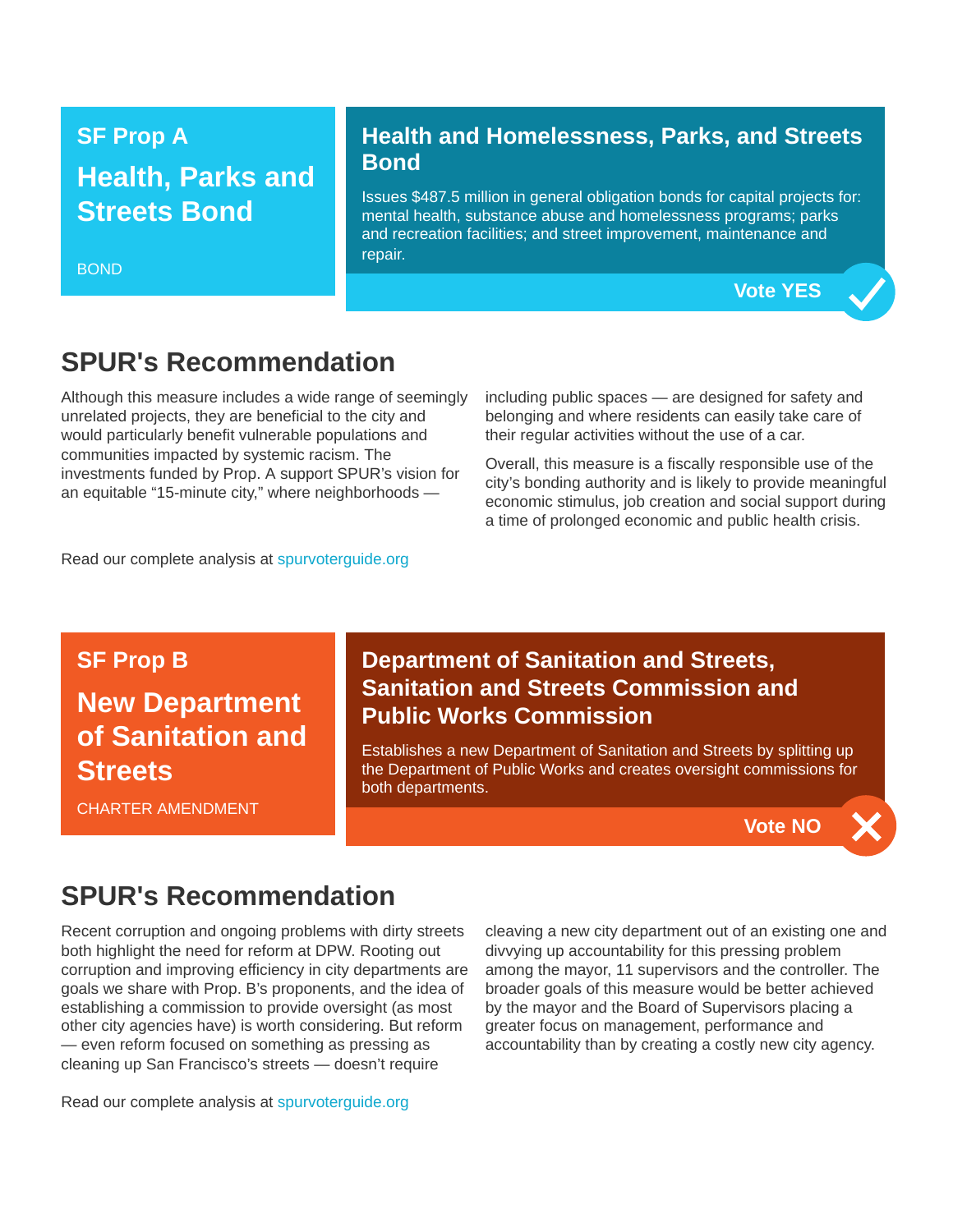#### **SF Prop C**

## **City Commission Membership Requirements**

CHARTER AMENDMENT

#### **Removing Citizenship Requirements for Members of City Bodies**

Allows non-citizens to serve on commissions and other city advisory boards.



### **SPUR's Recommendation**

In the midst of a pandemic and a national reckoning with racial injustice, San Francisco needs government to be reflective of the communities it serves. Increasing representation in civic decision-making leads to better and more legitimate policy, while building trust and reducing stigma. And participating in city commissions and boards is a powerful way for undocumented immigrants to directly

Read our complete analysis at [spurvoterguide.org](https://spurvoterguide.org/)

impact their communities.

Non-citizen immigrants send their children to San Francisco schools, pay taxes and contribute to their communities. Those who are eager to serve their city should have that opportunity.

## **SF Prop D Sheriff Oversight**

CHARTER AMENDMENT

#### **Sheriff Department Oversight Board and Inspector General**

Establishes a Sheriff's Department Oversight Board and an Office of Inspector General to investigate misconduct and make recommendations regarding complaints against the San Francisco Sheriff's Department.

**Vote YES**

### **SPUR's Recommendation**

It would be ideal to have one existing oversight body with the resources and processes in place to carry out consistent, high-functioning oversight for both the Police Department and the Sheriff's Department. It is our assessment that DPA is not currently resourced or

positioned to provide the investigatory power and oversight that the Sheriff's Department needs. SPUR believes the compelling need for transparency and oversight overrides concerns about cost and efficiency.

Read our complete analysis at [spurvoterguide.org](https://spurvoterguide.org/)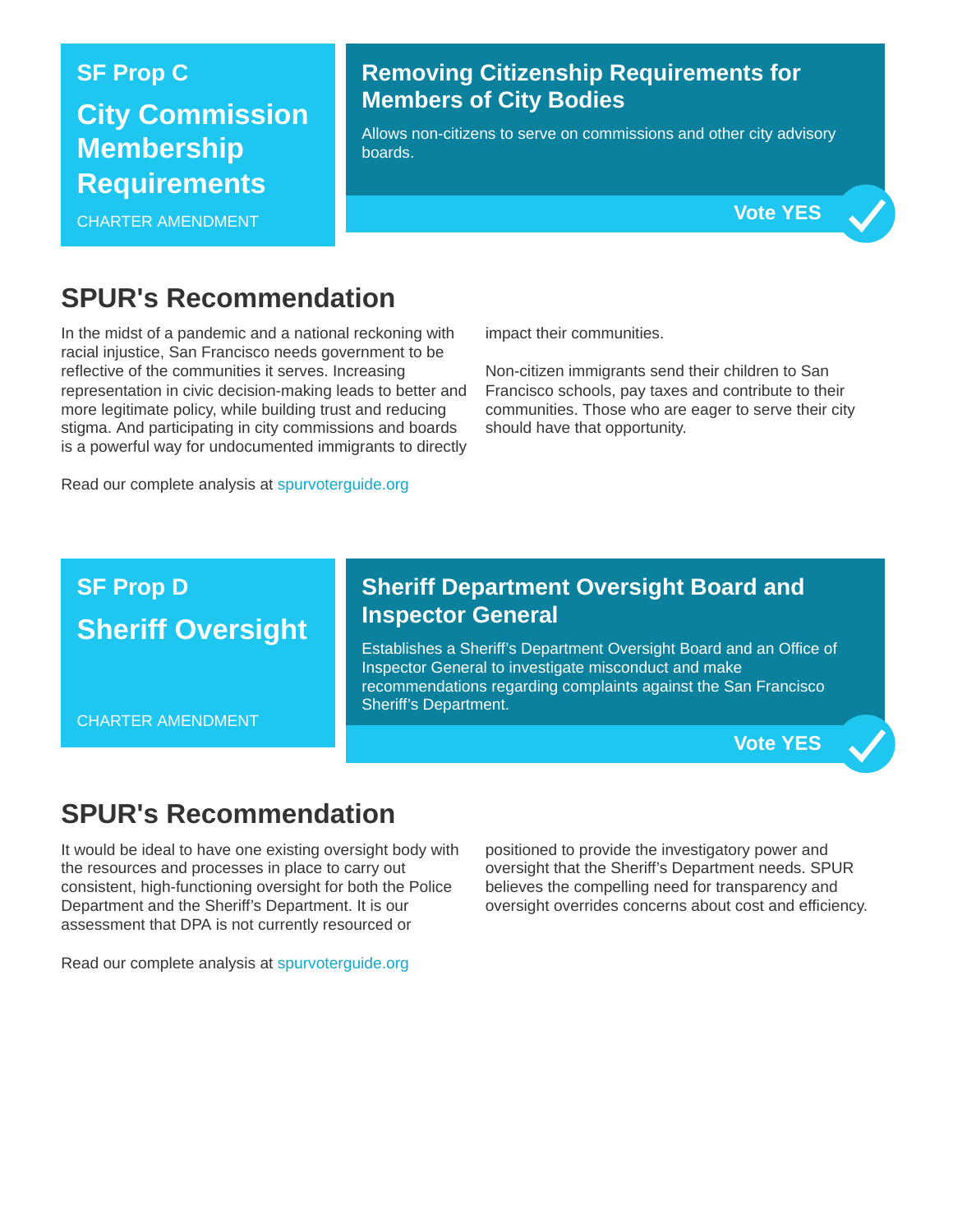## **SF Prop E Police Staffing**

#### **Police Staffing**

Removes San Francisco's minimum police staffing requirements from the City Charter and establishes a framework for the Police Department and Police Commission to use in determining the city's police staffing needs.

#### CHARTER AMENDMENT



#### **SPUR's Recommendation**

A minimum staffing requirement is not a best practice for determining police staffing levels, and police staffing levels should not be mandated by the City Charter. Prop. E is a good governance proposal in that it would remove a decision from the charter that should not be there and

Read our complete analysis at [spurvoterguide.org](https://spurvoterguide.org/)

empower the Police Commission to determine staffing levels based upon relevant staffing considerations, such as department workload, crime data and community needs.

#### **SF Prop F**

### **Business Tax Changes**

CHARTER AMENDMENT AND ORDINANCE

#### **Business Tax Overhaul**

Makes changes to the city's business tax system and authorizes the release of funding from two prior voter-approved tax measures.

**Vote YES**

#### **SPUR's Recommendation**

It is a significant achievement to produce compromise tax reform in the midst of an economic recession, especially when the reform measure would provide targeted relief and manage to raise revenue. Prop. F would also unlock over a billion dollars to fund critically urgent needs around homelessness and child care. While the measure does

Read our complete analysis at [spurvoterguide.org](https://spurvoterguide.org/)

raise rates on many technology companies, it would provide relief to struggling industries and delay rate increases in a way that's responsive to the health of the economy. While the circumstances are extraordinarily challenging and Prop. F is imperfect, it represents a number of wins for San Francisco at a critical moment.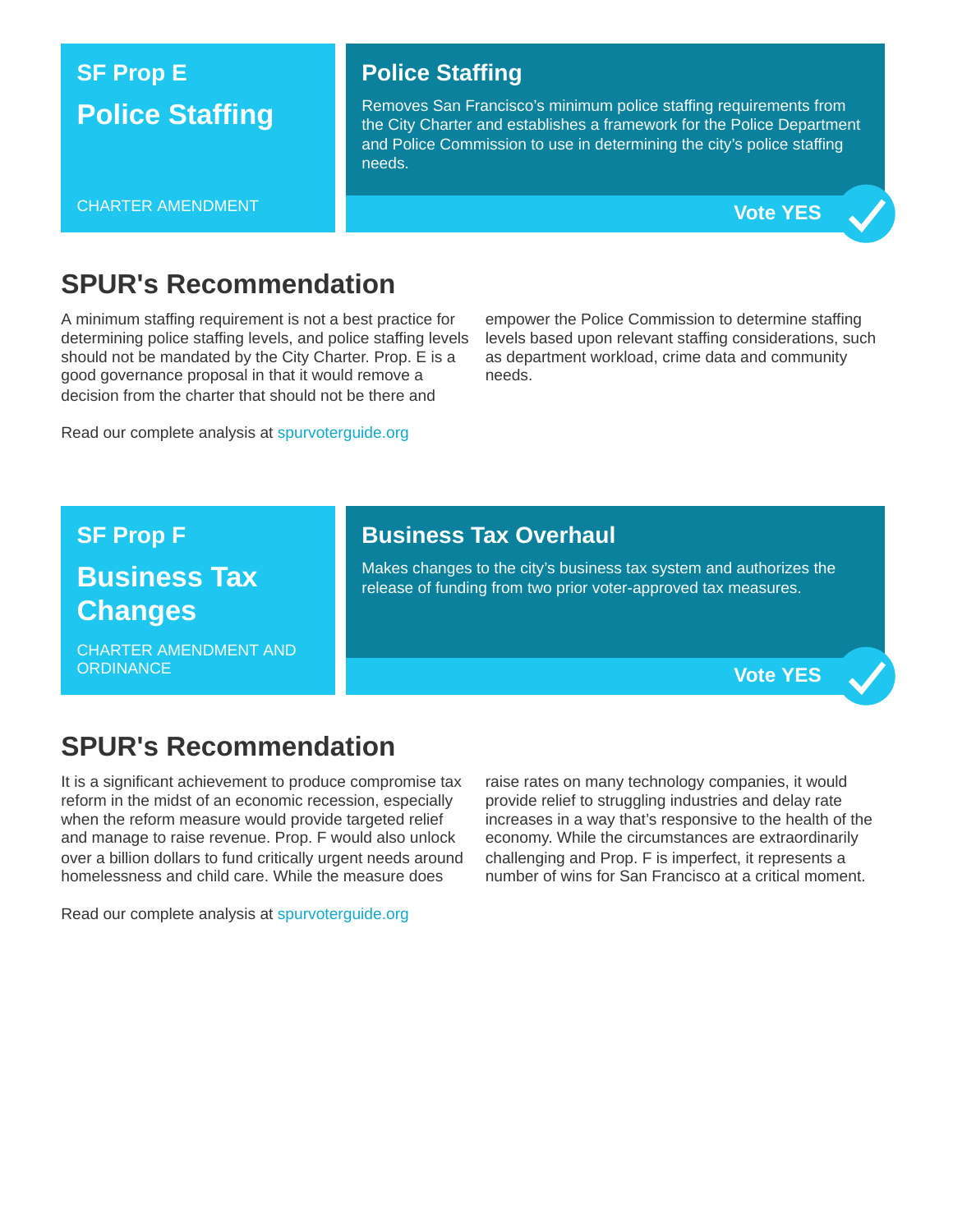#### **SF Prop G**

### **Youth Voting in Local Elections**

CHARTER AMENDMENT

#### **Youth Voting in Local Elections**

Amends the City Charter's definition of "voter" for the purpose of municipal elections to allow 16- and 17-year-olds to vote.



### **SPUR's Recommendation**

SPUR has advocated for decades to increase participation in the civic decision-making process. We believe responsive, effective government requires a high level of involvement by the city's residents. This measure would open participation in public decisions to more citizens who we believe could make conscientious voting decisions. Additionally, engaging youth in municipal elections could improve the health of our democracy

Read our complete analysis at [spurvoterguide.org](https://spurvoterguide.org/)

overall by heightening interest in local civic issues and contributing to better youth turnout and lifetime voter engagement.

Young people are deeply aware of the political, social and civic problems in San Francisco and around the Bay Area, and are passionate about being part of the solution. We should allow them to have an impact at the ballot box.

## **SF Prop H Small Business Initiative**

**ORDINANCE** 

#### **Neighborhood Commercial Districts and City Permitting**

Streamlines the permitting and inspection process for new businesses and relaxes zoning requirements in certain districts in San Francisco.

**Vote YES**

### **SPUR's Recommendation**

Restaurants and retail are vital contributors to the life of San Francisco neighborhoods, providing jobs, economic activity, goods and services, and community spaces. Prop. H is a critical step to supporting the small business community during this exceptionally challenging time. Retail and other ground-floor uses have been under continuous pressure over the last decade as e-commerce has expanded, consumer behavior has changed and rent has skyrocketed. These trends, coupled with the recent pandemic and shelter-in-place orders, have crippled many

Read our complete analysis at [spurvoterguide.org](https://spurvoterguide.org/)

of our small businesses.

While we believe the changes put forth in this measure could be enacted by the Board of Supervisors rather than going to the ballot, many of the proposed changes are long overdue. They also support SPUR's vision for an equitable "15-minute city," where neighborhoods and public spaces are designed for safety and belonging, and where residents can easily take care of their regular activities without the use of a car.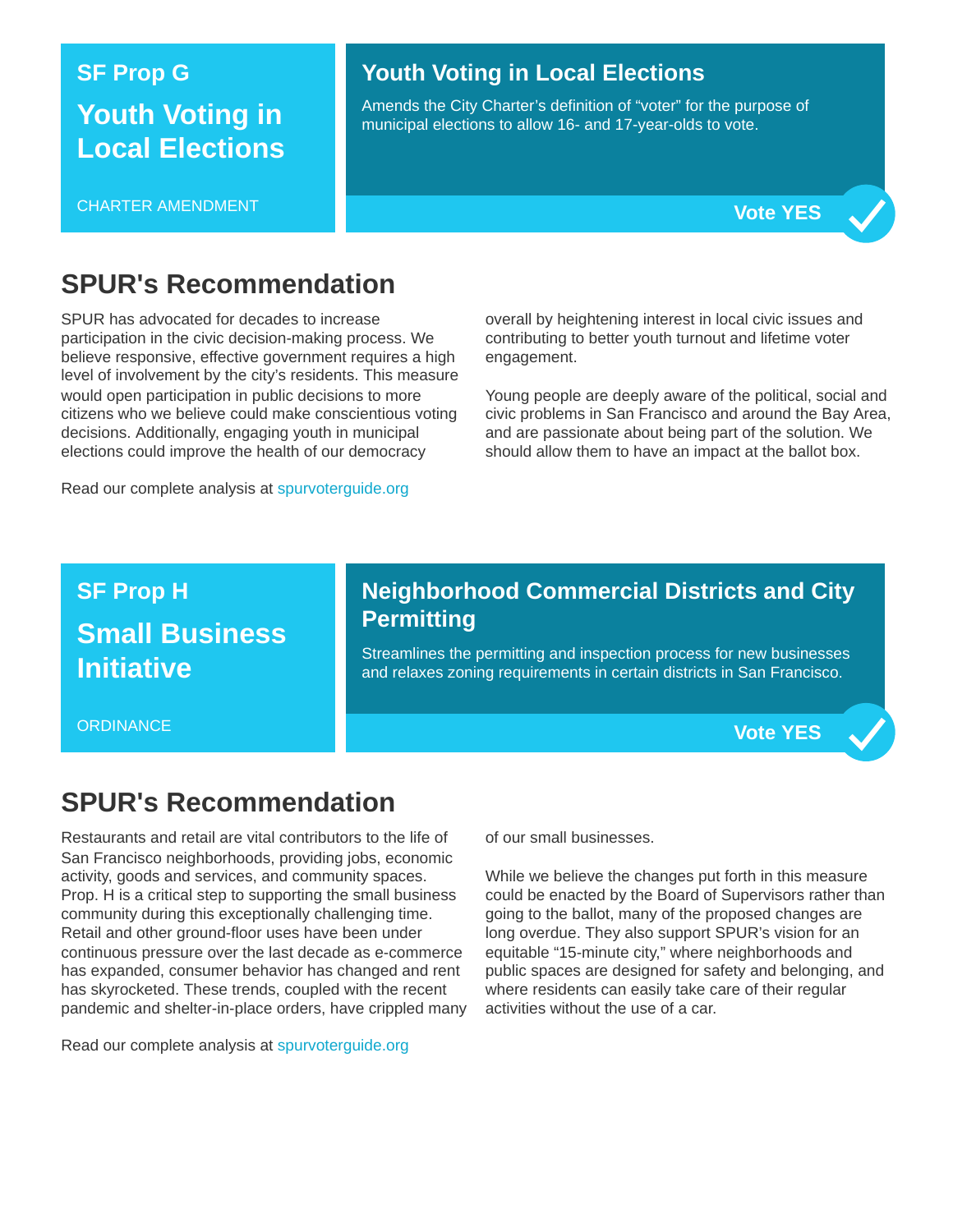## **SF Prop I Transfer Tax Increase**

#### **ORDINANCE**

#### **Real Estate Transfer Tax**

Increases the city's transfer tax rate on the sale of properties valued at \$10 million or more



#### **SPUR's Recommendation**

Transfer taxes can be an effective way to offset some of the inequitable effects of California's property tax system, which has excluded many from the benefits of homeownership. In San Francisco, transfer taxes can extract public value from the city's high-value properties without directly impacting economic activity. However, a healthy housing system also relies on the provision of new homes — and high tax rates can delay or prevent new construction in the midst of a regional housing crisis.

Read our complete analysis at [spurvoterguide.org](https://spurvoterguide.org/)

SPUR believes that the intended uses of Prop. I revenue are critically urgent ones. Yet in the midst of historic budget deficits, there is no guarantee that Prop. I would fund what its supporters intend. San Francisco has some of the highest transfer tax rates in the state, and SPUR is concerned that doubling the rates for high-value properties could lead to unintended consequences for needed housing construction and affordability.

### **SF Prop J Schools Parcel Tax**

**ORDINANCE** 

#### **Parcel Tax for San Francisco Unified School District**

Repeals the 2018 voter-approved \$320 parcel tax for San Francisco Unified School District educator salaries and replaces it with a \$288 parcel tax for the same purpose.

**Vote YES**

### **SPUR's Recommendation**

Before the pandemic, teacher salaries in San Francisco were far below those of other cities in the region and untenable for a growing number of educators. In 2018, SPUR supported Prop. G, recognizing the importance of competitive pay in securing and retaining great teachers, reducing turnover and thereby improving student success.

Today, SFUSD faces a host of old and new challenges,

Read our complete analysis at [spurvoterguide.org](https://spurvoterguide.org/)

including unfunded retiree benefits, the prospect of prolonged distance learning and worsening outcomes for students affected by systemic racism. Teacher salaries may not sound like the best use of public dollars at this moment, but Prop. J allows San Francisco voters to affirm their commitment from 2018 and create a revenue stream for a need that has not gone away.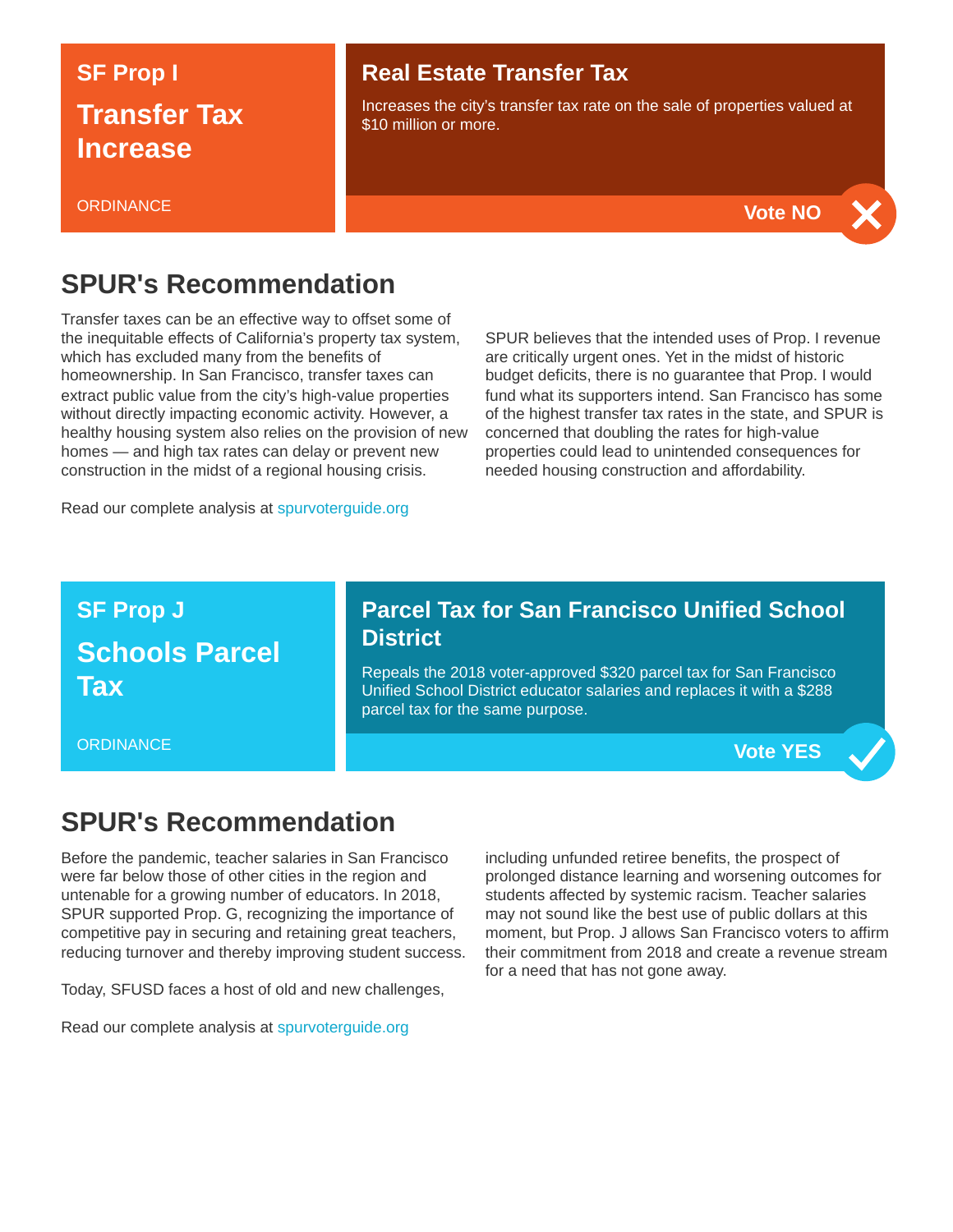#### **SF Prop K**

**City-Owned Affordable Housing**

**ORDINANCE** 

#### **Affordable Housing Authorization**

Authorizes the City and County of San Francisco to construct up to 10,000 units of municipally owned affordable housing.



### **SPUR's Recommendation**

Given the affordability crisis in the city's residential housing market, SPUR recommends that San Francisco voters approve this measure to increase the city's capacity to develop additional affordable units. SPUR also recognizes, however, that San Francisco currently has an abundance of authorization to build subsidized affordable housing units and some of the most sophisticated and high-capacity nonprofit housing developers in the United States. Authorizing public entities to build affordable housing does not solve the challenges of actually building it, and SPUR urges the Board of Supervisors to pair its enthusiasm for more affordable housing with the needed

reforms to deliver this housing more quickly and at less cost.

Prop. K raises the possibility of a social housing program at some point in San Francisco's future. This is a worthy goal; SPUR has called for housing to be treated as necessity of life, as it is in a number of social housing models around the world. However, SPUR encourages the city to carefully consider the capacities, authorities and resources needed for this program to succeed over the long term.

#### Read our complete analysis at [spurvoterguide.org](https://spurvoterguide.org/)

**SF Prop L Disproportionate CEO Pay Tax**

**ORDINANCE** 

#### **Business Tax Based on Comparison of Top Executive's Pay to Employees' Pay**

Establishes an additional gross receipts tax on companies whose highest-paid executive make more than 100 times as much as their median San Francisco employee.

**No Recommendation**

# **SPUR's Recommendation**

Income inequality is a threat to San Francisco and California's future. Wage stagnation, the loss of middlewage jobs and other factors make economic prosperity and security a fundamentally different prospect for today's workers than it was 50 years ago. Executive compensation has risen to stunning heights seen nowhere else in the world at a time of extreme economic insecurity for many Californians.

San Francisco has established groundbreaking policies on issues ranging from domestic partnership protections to

carbon emission reductions, inspiring similar efforts around the country and, in aggregate, achieving broad impact. Prop. L could present such an opportunity — and lay the groundwork for future efforts — at a time when the inequities of our society are starkly evident. However, the proposed tax rates may be too low to change corporate behavior, and if they do, it's unclear if the tax would reduce disproportionate pay. SPUR's board was divided on these points and was not able to reach enough votes to support either a "yes" vote or a "no" vote on this measure.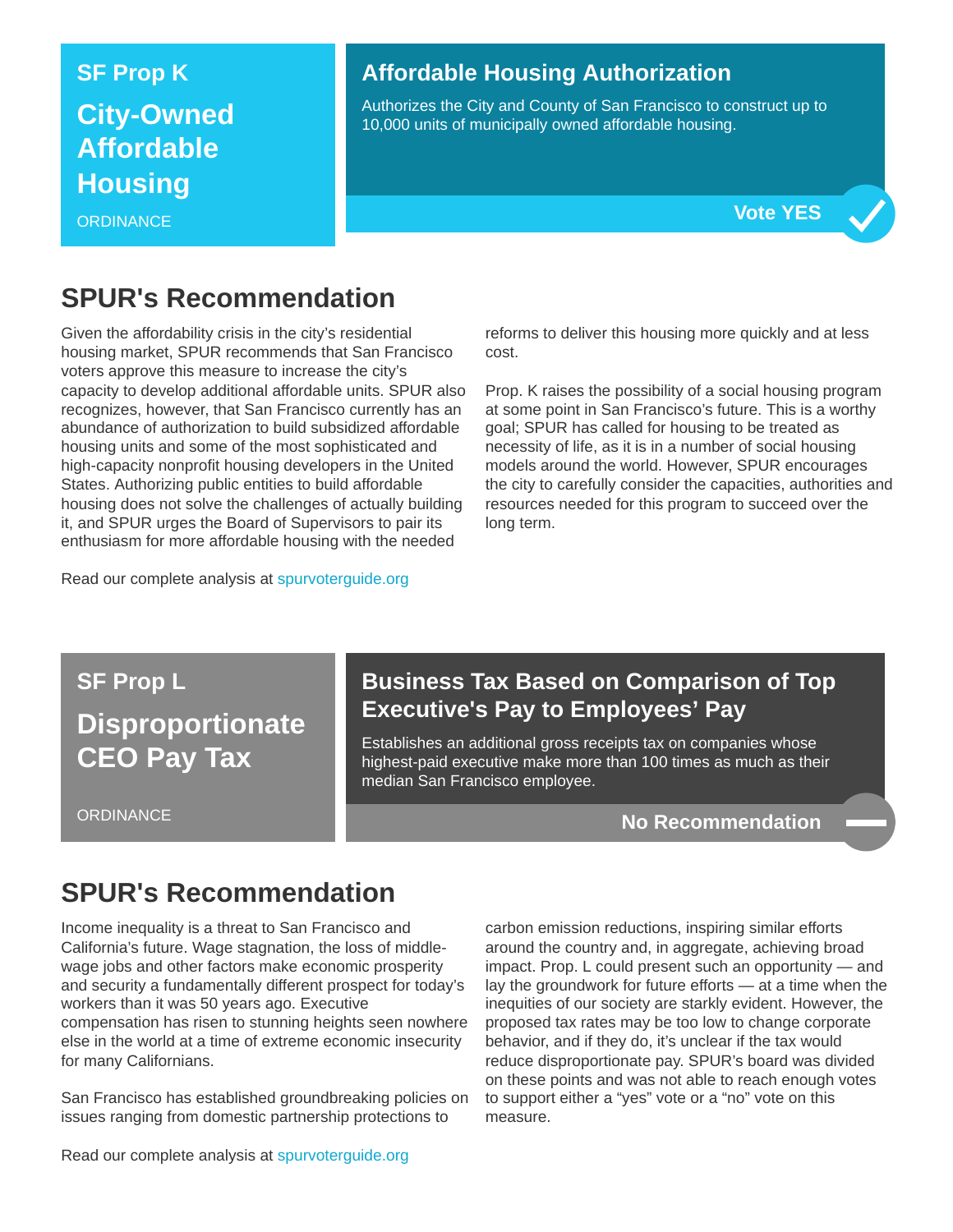### **SJ Measure H Cardroom Tax**

#### **Cardroom Tax**

Raises the monthly gross receipts tax rate on legal gambling establishments, increases the number of allowed card tables and adds a new tax on gross revenues for businesses that provide banking services to cardrooms.





### **SPUR's Recommendation**

SPUR acknowledges the concerns around cardrooms and gambling and the potential for addiction and financial hardship that can result, particularly for lower-income households. However, those interested in gambling could engage in online or other unsanctioned options or travel elsewhere in the region. SPUR believes it is better for these activities to be well-regulated and contribute to the fiscal health of the city.

Read our complete analysis at [spurvoterguide.org](https://spurvoterguide.org/)

Measure H would increase the volume of an existing legal business activity that the city and voters have authorized, regulated and allowed to expand incrementally for nearly three decades. The revenues generated from this measure will help to shore up the city's General Fund in a very challenging budget climate without creating a strain on public safety resources.

**SJ Measure G Multi-Issue Charter Amendments**

CHARTER AMENDMENT

#### **Multi-Issue Charter Amendments**

Amends the City Charter to expand the independent police auditor's oversight, increase the Planning Commission to 11 members, and allow the City Council to establish timelines for redistricting when census results are late.

**Vote YES**

### **SPUR's Recommendation**

While SPUR has concerns about placing multiple unrelated provisions in a single ballot measure, we think this was fiscally wise and that the descriptions of the various provisions are sufficiently clear to avoid voter confusion. SPUR believes these charter amendments

Read our complete analysis at [spurvoterguide.org](https://spurvoterguide.org/)

would achieve greater transparency, oversight, accountability, democratic participation and equitable representation in city government and that they are worthy of support.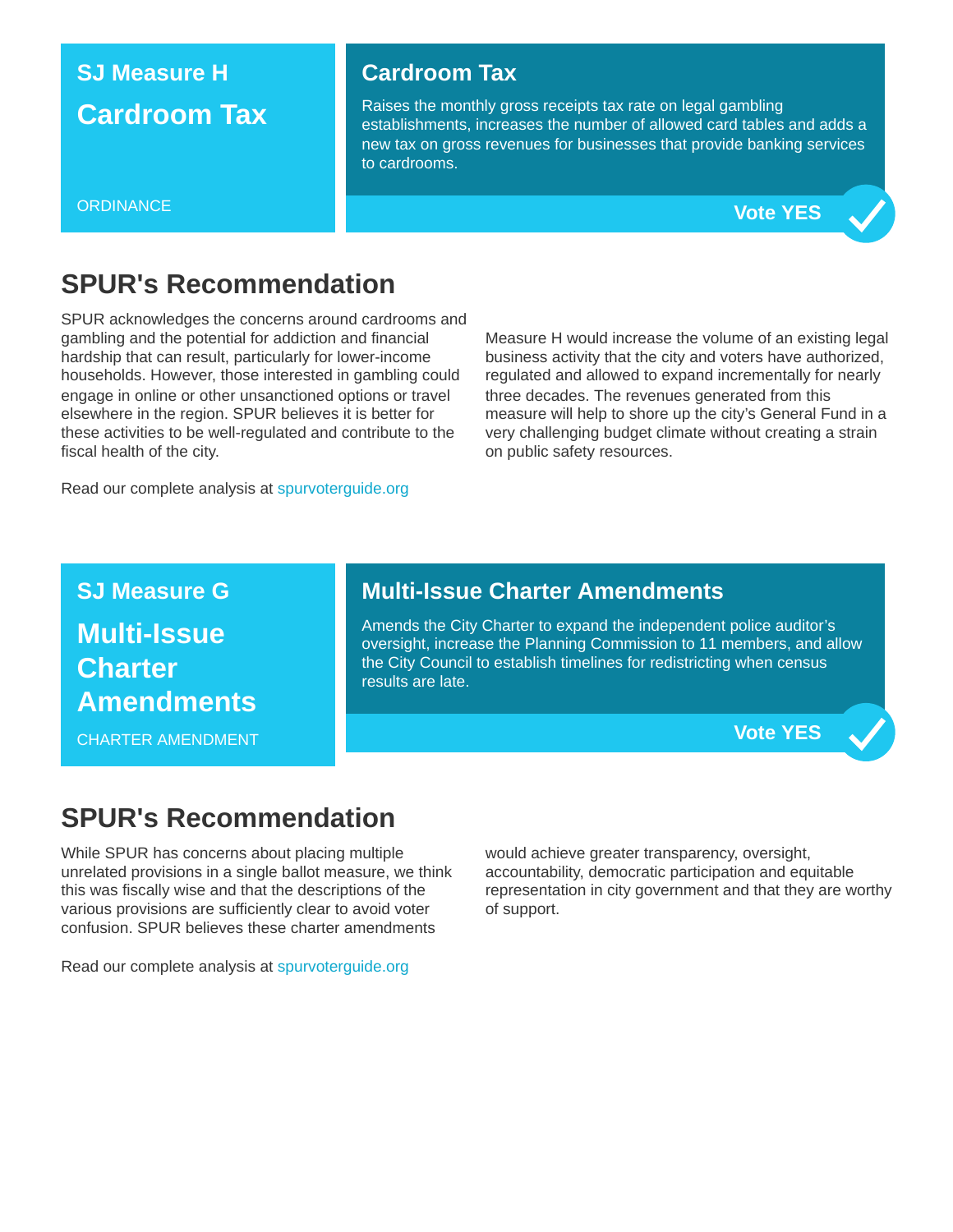# **SJ Measure S Santa Clara Valley Water District Parcel Tax**

PARCEL TAX

#### **Replaces a Santa Clara Valley Water District parcel tax with a similar parcel tax that has no sunset provision**

Replaces a Santa Clara Valley Water District parcel tax approved by voters in 2012 that was scheduled to sunset in 2028 with a similar parcel tax that has no sunset provision.

### **SPUR's Recommendation**

The projects funded by the Safe, Clean Water and Natural Flood Protection Program are critical to safeguard built and natural infrastructure in Santa Clara County. Climate change is stressing the county's aging flood control infrastructure, drinking water supplies and natural habitats. Building a resilient water infrastructure for the county will require greater local investment in the

agencies that clean and restore waterways and protect communities from floods. From a good government perspective, SPUR would have preferred for Valley Water to seek a long extension rather than an indefinite one. But this preference is outweighed by the benefits of the Safe, Clean Water and Natural Flood Protection Program.

Read our complete analysis at [spurvoterguide.org](https://spurvoterguide.org/)

### **SJ Measure T Open Space Parcel Tax**

PARCEL TAX

#### **Santa Clara Valley Open Space Authority Parcel Tax Renewal**

Renews a \$24-per-parcel tax, originally passed by voters as Measure Q in 2014, which provides funding for the Santa Clara Valley Open Space Authority to protect and preserve natural open spaces and agricultural land.

**Vote YES**

**Vote YES**

## **SPUR's Recommendation**

The Open Space Authority has made strong strides using the funding that voters authorized in 2014. In just five years, it has strengthened the greenbelt south of San José, encouraging infill development in urbanized areas rather than continued outward sprawl. And it has protected agricultural land and open space that support the local food economy and provide numerous environmental benefits. The Authority has also spent more than \$2 million on environmental education and improving access to parks inside cities.

Read our complete analysis at [spurvoterguide.org](https://spurvoterguide.org/)

From a good government perspective, SPUR would have preferred for the Authority to seek a long extension rather than an indefinite one. A parcel tax with tiered rates that better reflected the value of the property would be a more equitable way to raise revenue than the flat tax. But, on balance, the Authority has demonstrated it is a good steward of its parcel tax funding and with this measure can continue to provide benefits for Santa Clara County residents for decades into the future.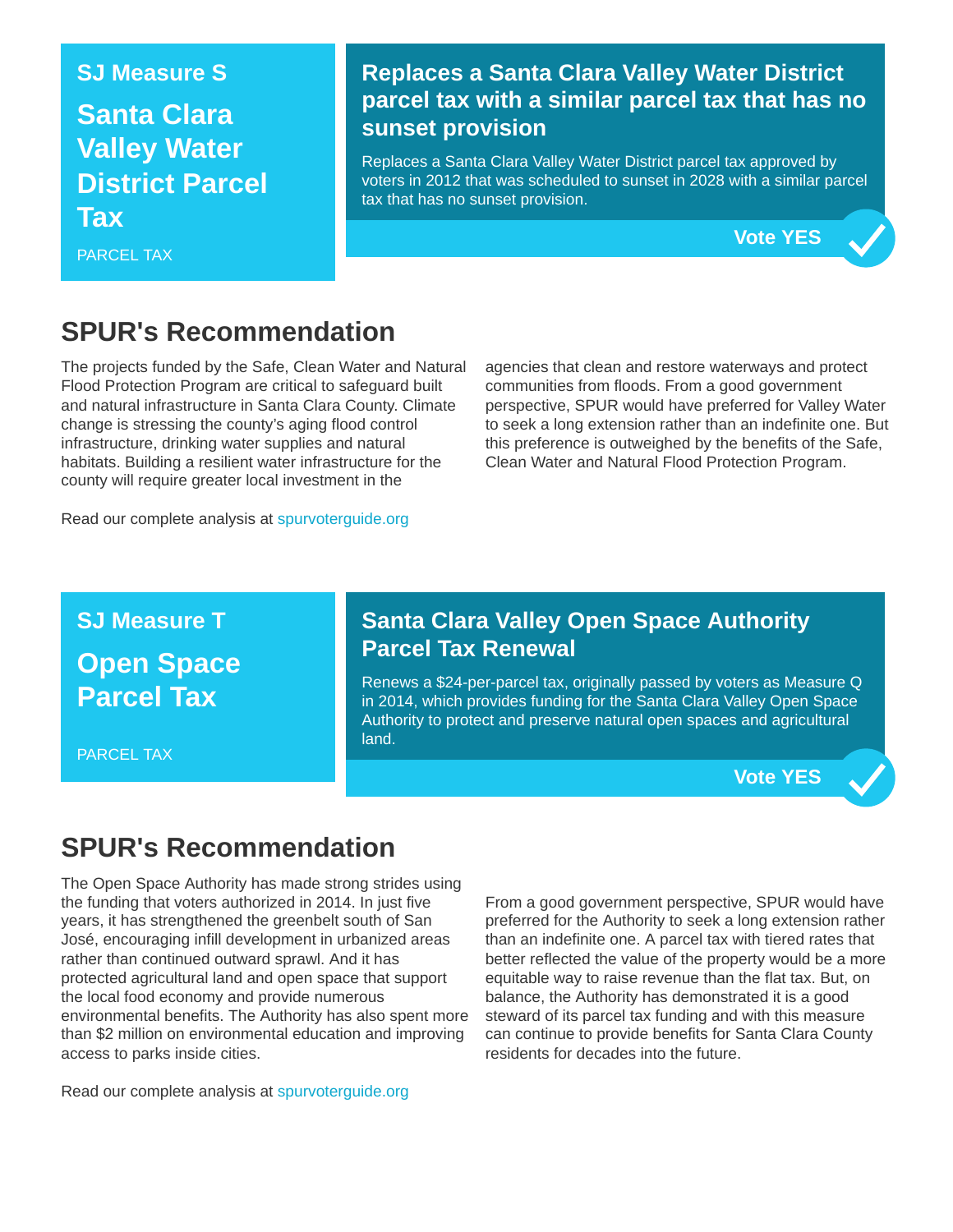### **OAK Measure W County Sales Tax**

#### **Alameda County Sales Tax Intended for Homelessness Programs**

Establishes an additional 0.50% sales tax in Alameda County for 10 years to fund programs for people without housing.

#### **ORDINANCE**



### **SPUR's Recommendation**

Serving Alameda County's residents who don't have homes requires significant collective investment. Particularly in the midst of a public health crisis and at a time of heightened economic insecurity, the county should mobilize resources to prevent homelessness and better serve those living through it. SPUR acknowledges that impacts of Measure W would be disproportionately felt by the lowest-income households in the county, many of whom are already impacted by the COVID-19 pandemic and its economic fallout. We wish Measure W included a

provision to create a sales tax rebate for low-income households, and should the measure pass, we urge the county to create such a program. However, the people who would benefit from Measure W's intended expenditures are also the lowest-income residents of the county, including those without homes and those at risk of homelessness. On balance, the cost of doing nothing to support the county's efforts on reducing homelessness would be severe, and Measure W is worth supporting.

Read our complete analysis at [spurvoterguide.org](https://spurvoterguide.org/)

### **OAK Measure Y School Repairs Bond**

GENERAL OBLIGATION BOND

#### **Oakland Unified School District Classroom Repair/Safety Improvement Measure**

Authorizes the Oakland Unified School District to issue \$735 million in general obligation bonds for capital improvements and building acquisition.

**Vote YES**

### **SPUR's Recommendation**

OUSD buildings are in serious need of repair and renovation. While SPUR is concerned with OUSD's history of poor financial management, we are encouraged by recent steps the district has taken to improve transparency and accountability. Measure Y funds would benefit schools in some of the Oakland communities with

Read our complete analysis at [spurvoterguide.org](https://spurvoterguide.org/)

the greatest need, within a school district that serves primarily low-income students and students of color. Without this measure, OUSD's students will return to failing and unsafe facilities at a time when the disparities in education are at risk of widening further. On balance, SPUR believes this measure is worthy of support.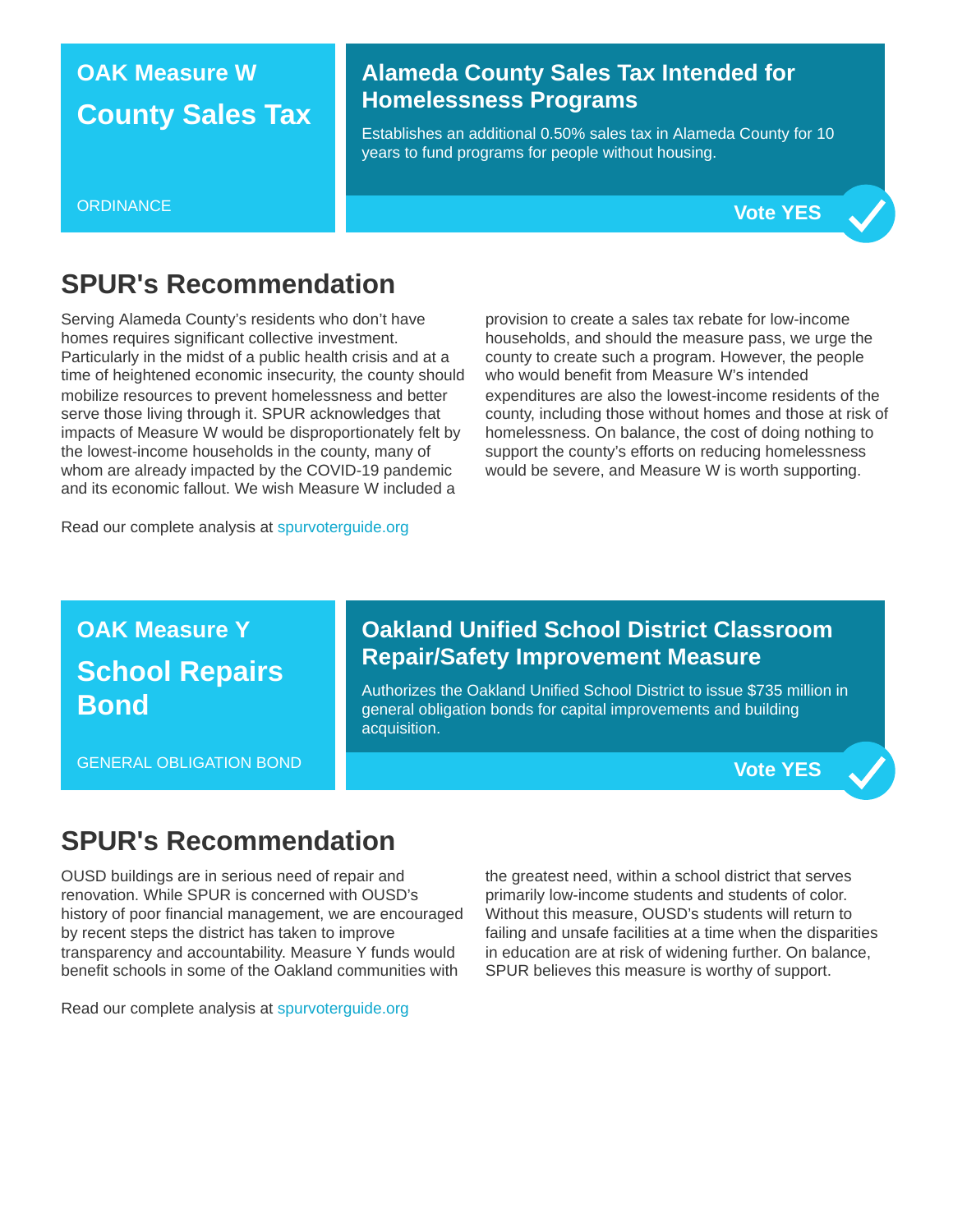### **OAK Measure V Utility User Tax**

#### **Extension of Alameda County Utility User Tax for Unincorporated Areas**

Extends to 2033 the county's current 6.5% utility user tax levied on residents of unincorporated areas.





### **SPUR's Recommendation**

Measure V would raise needed funds for county services in unincorporated areas. While SPUR would have liked to see the county adjust its utility tax to target the energy usage that's most harmful to the environment, this measure does support climate goals by taxing the use of

Read our complete analysis at [spurvoterguide.org](https://spurvoterguide.org/)

utilities that raise emissions. Furthermore, it would maintain important exemptions for low-income households, blunting the regressive impacts of this tax. We believe Measure V is worthy of support.

**OAK Measure S1 Police Commission**

CHARTER AMENDMENT

**Expands the powers of the Oakland Police Commission and the Community Police Review Agency, and creates an Office of Inspector General.**

Modifies and expands the powers of the Oakland Police Commission and the Community Police Review Agency, and creates an Office of Inspector General.

**No Recommendation**

#### **SPUR's Recommendation**

Effective oversight is sorely needed to build trust in the Oakland Police Department. This measure would allow the CPRA to conduct better investigations and would establish a truly independent Office of Inspector General to move the city beyond a troubled chapter of federal oversight. On the other hand, Measure S1 doesn't address some of the larger structural challenges that could prevent the Police Commission from effectively serving in its role. In its first two years, the Police Commission has experienced challenges in defining the scope of its work and in building effective internal

Read our complete analysis at [spurvoterguide.org](https://spurvoterguide.org/)

structures and working relationships with city partners. Despite the improvements that Measure S1 would bring, SPUR is concerned that the Police Commission's role is overly scoped and inadequately supported. It is unclear that the additional authority and independence provided by Measure S1 will solve these challenges. SPUR has been supportive of increased oversight in public safety and of efforts that build transparency and trust. However, the Board of Directors was divided and could not reach a 60% majority to either support or oppose this measure.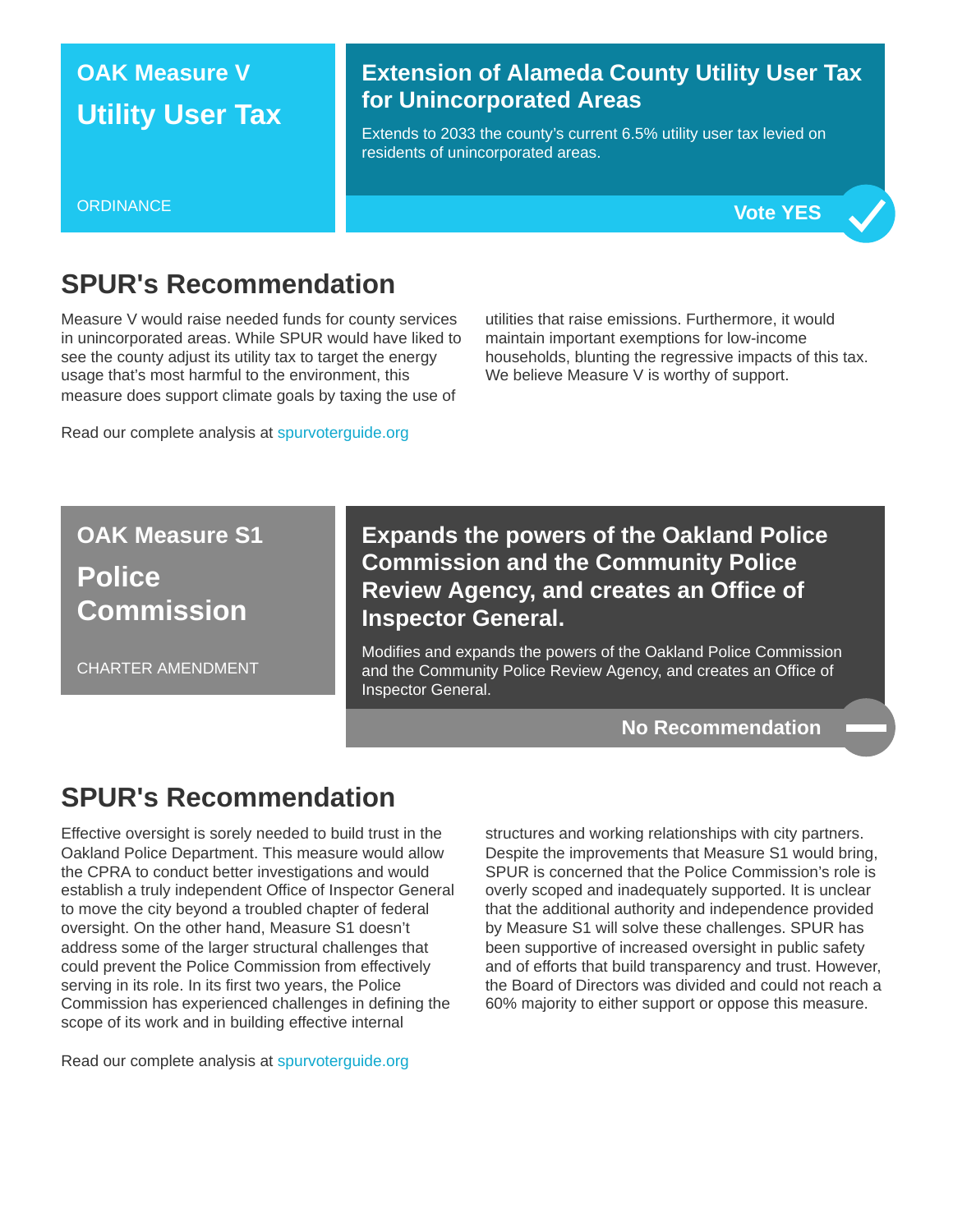### **OAK Measure QQ Youth Vote in School Board Elections**

CHARTER AMENDMENT

#### **Lowers the voting age to 16 for Oakland Unified School District Board of Education elections.**

Amends the Oakland City Charter to allow the City Council to adopt an ordinance lowering the voting age to 16 for Oakland Unified School District Board of Education elections.



### **SPUR's Recommendation**

SPUR has advocated for decades to increase participation in the civic decision-making process and believes responsive, effective government requires a high level of involvement by a city's residents. This measure would open participation in public decisions to up to 8,000 more citizens, ultimately leading to better outcomes for current and future Oakland Unified School District

Read our complete analysis at [spurvoterguide.org](https://spurvoterguide.org/)

students.

Sixteen- and 17-year old students in Oakland should have political influence when voicing their concerns and solutions and should be able to hold their elected school board members accountable.

### **OAK Measure RR Limits on Fines**

CHARTER AMENDMENT

#### **Ends \$1,000 limit on fines for violating city ordinances**

Removes from the charter the \$1,000 limit on fines for violating city ordinances.

**Vote YES**

### **SPUR's Recommendation**

The city's decades-old cap on fines has hamstrung efforts to fight persistent code enforcement challenges. SPUR supports removing an outdated limit from the City Charter and replacing it with a deliberative approach that can be adjusted legislatively with public input. What's more, replacing the charter-defined limit with a more public process could spark a conversation about the impact of fines on low-income communities and lead to more

Read our complete analysis at [spurvoterguide.org](https://spurvoterguide.org/)

equitable outcomes. As the fine limit is adjusted, we encourage Oakland to implement policies that enforce the law but do not disproportionately burden low-income residents, such as lowering fines for low-income people committing minor violations and increasing fines for wealthier individuals and organizations committing major violations.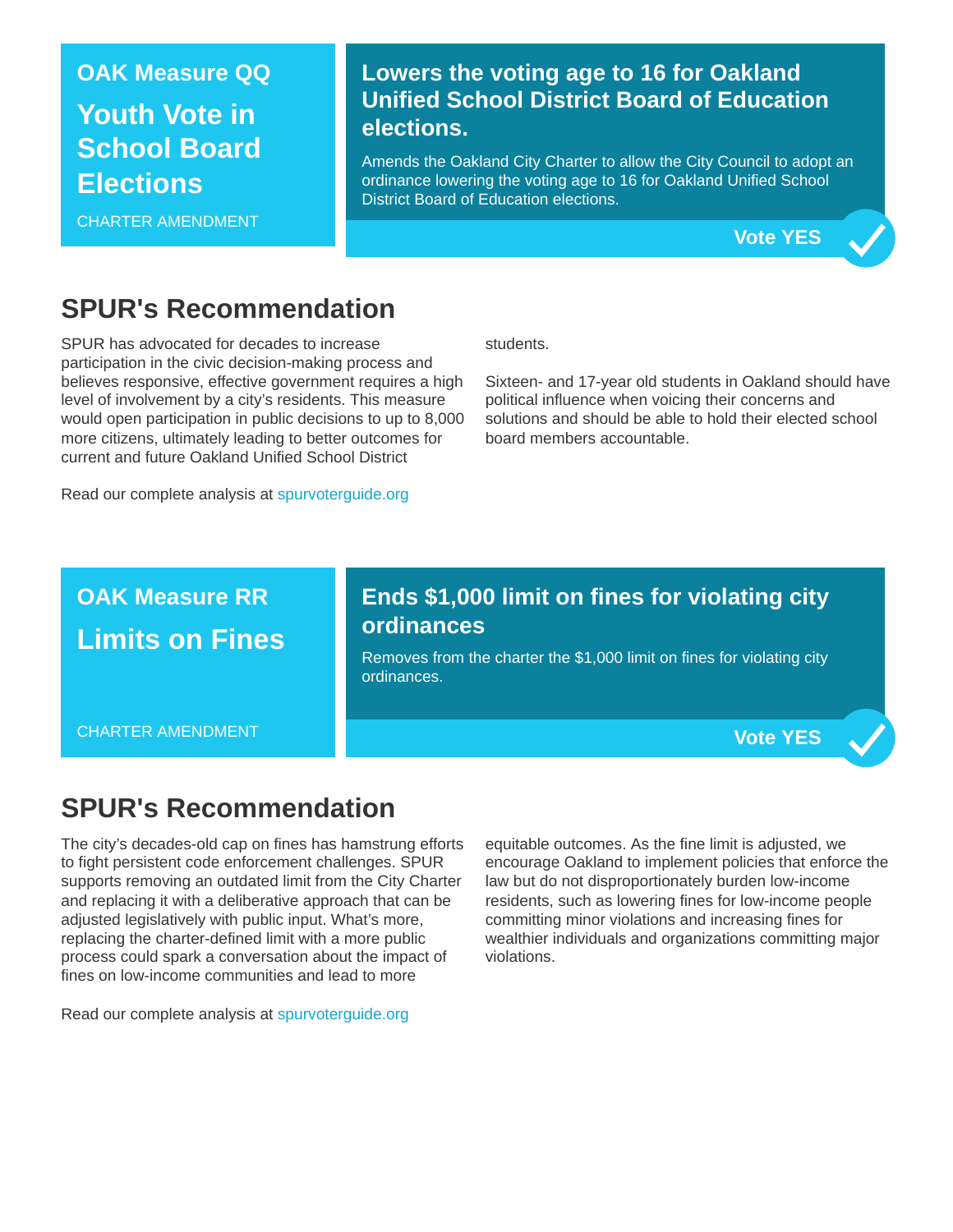### **BA Measure RR Caltrain Sales Tax**

#### **Creates a 0.125% sales tax dedicated to Caltrain operations and capital improvements**

Creates a one-eighth percent sales tax in San Francisco, San Mateo and Santa Clara counties to fund Caltrain operations and capital improvements.





### **SPUR's Recommendation**

Without this additional funding, Caltrain faces significant risk of shutting down or reducing operations to such a limited service that it will be difficult to return to the agency's promising pre-pandemic trajectory. Caltrain is a key part of the region's rapid transit network and one of its best-performing agencies — and major investments such as the downtown rail extension in San Francisco, highspeed rail and the potential new transbay transit crossing are all linked to Caltrain's ongoing success. SPUR has supported the agency's visionary but realistic planning over the past several years, and Measure RR would make

the implementation of this work possible. It would also free up local revenue for the three contributing counties at a time when funding is badly needed.

Sales taxes are regressive funding tools that SPUR typically does not support. However, Caltrain's recent equity initiatives and its work toward a more regional governance structure create a promise for increasingly vital service that better serves all riders in the future – reasons enough to justify a small increase in the tax burden.

Read our complete analysis at [spurvoterguide.org](https://spurvoterguide.org/)

### **CA Prop 14 Stem Cell Bond**

#### **Authorizes Bonds Continuing Stem Cell Research**

Authorizes the sale of \$5.5 billion in general obligation bonds to fund research on stem cells.

**Vote NO**

#### BOND

### **SPUR's Recommendation**

In 2004, California created a first-of-its-kind medical research agency and in the years since, CIRM has funded important clinical research and solidified the state's place in a global field. This work is still important. However, CIRM was created at a time when no federal funding existed and now the landscape has changed. The federal government awarded \$2.1 billion in funding for stem cell research in 2019. At the same time, California faces

Read our complete analysis at [spurvoterguide.org](https://spurvoterguide.org/)

significant fiscal challenges and potential cuts to essential services like education and health care, as well as persistent challenges like homelessness and housing affordability. In our current circumstances, the state should prioritize the security and well-being of its residents today, and CIRM should pursue other sources of revenue for this important work.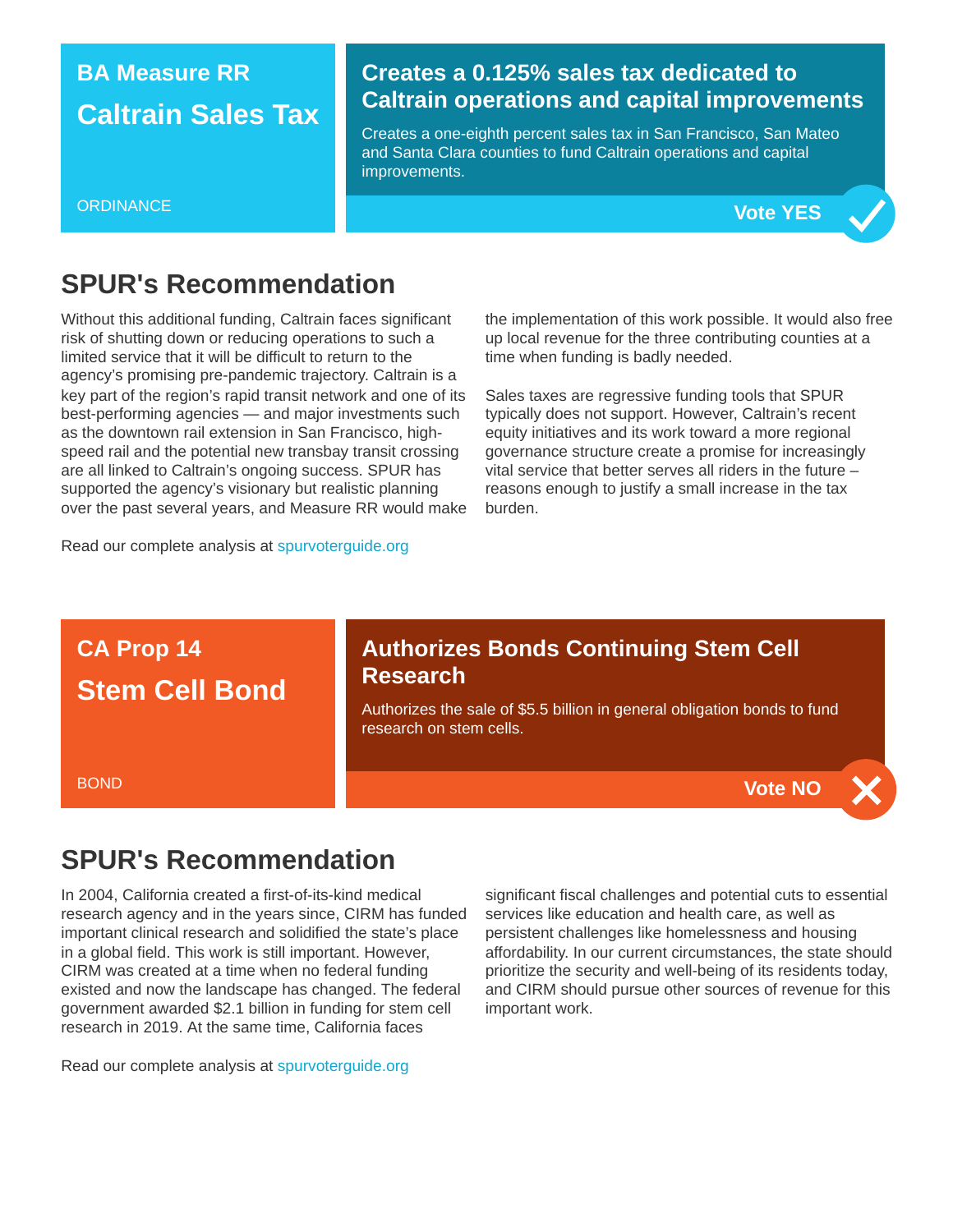## **CA Prop 15 Commercial Property Tax Changes**

CONSTITUTIONAL AMENDMENT

#### **Increases Funding for Public Schools, Community Colleges and Local Government Services by Changing Tax Assessment of Commercial and Industrial Property**

Taxes most commercial property worth more than \$3 million dollars at market value and uses the funds raised from this change to support schools and local government.



### **SPUR's Recommendation**

SPUR opposed Prop. 13 in 1978 due to concerns about its impact on state and local funding, and we have written many times about the numerous problems created by its passage. Prop. 13 causes local governments to turn to more regressive taxes and fees, and taxes on new housing development to fund local public infrastructure and services. Prop. 13 places a disproportionate tax burden on new would-be homeowners and businesses,

Read our complete analysis at [spurvoterguide.org](https://spurvoterguide.org/)

benefitting the well-established. Prop. 13 incentivizes cities to develop new retail and commercial space that can generate sales taxes, at the expense of developing new housing. Prop 13 negatively impacts almost every issue that SPUR has worked on over the past several decades. There's much more work to be done, but this measure would be an important step toward fixing California's troubled property tax system.

# **CA Prop 16 Affirmative Action**

CONSTITUTIONAL AMENDMENT

#### **Allows diversity as a factor in public employment, education and contracting decisions**

Allows public institutions to consider race, gender or ethnicity in decisions around education, employment and contracting.

**Vote YES**

### **SPUR's Recommendation**

California cannot dismantle racism without considering race. Allowing public institutions to consider race in hiring and other decisions is both a common-sense change and a symbolic gesture worthy of this historical moment. It acknowledges that a society that produced slavery, Jim Crow, racial covenants, sundown towns and other less

Read our complete analysis at [spurvoterguide.org](https://spurvoterguide.org/)

visible but equally pernicious inequities can also produce policies to advance racial justice. Though this measure alone won't solve the many structural inequities that people of color and women face today, it makes an important step forward in increasing opportunities in education, employment and contracting.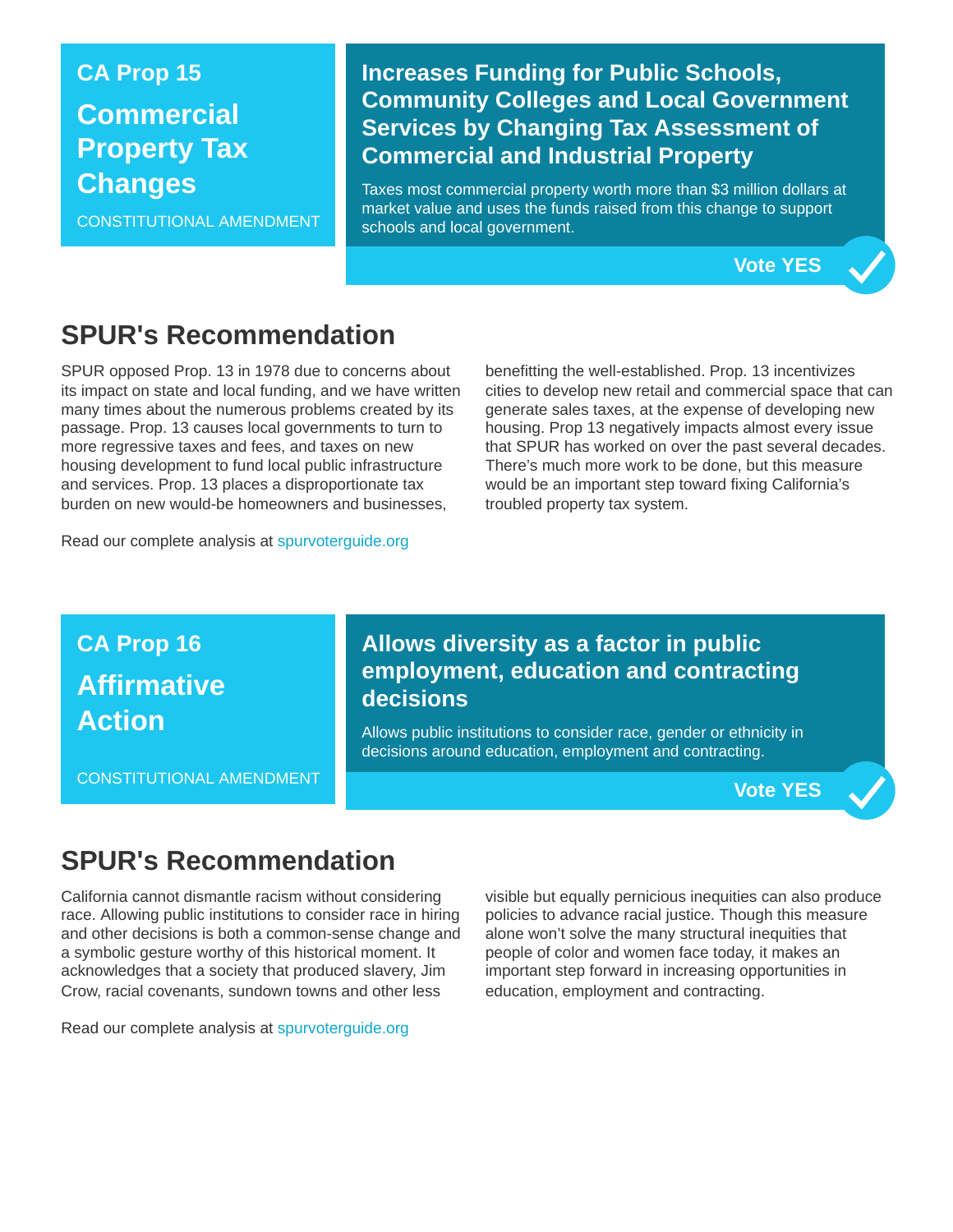# **CA Prop 17 Voting Rights for People on Parole**

CONSTITUTIONAL AMENDMENT

#### **Restores voting rights upon completion of prison terms**

Grants people on parole in California the right to vote.



### **SPUR's Recommendation**

There is no more basic right in a democracy than the right to vote. Voter disenfranchisement is antithetical to the political structures of our nation and to the values of equality and justice we espouse. Barring people on parole from the right to vote is a clear example of the disconnect between our declared values and our actions, especially since people of color are disproportionately

disenfranchised. Additionally, we believe that a responsive and effective government requires a high level of citizen involvement and that involvement in civic life helps reduce recidivism. Prop. 17 would open participation in public decisions to approximately 50,000 citizens who have every right to participate in their democracy.

Read our complete analysis at [spurvoterguide.org](https://spurvoterguide.org/)

#### **CA Prop 18**

**Primary Voting for 17-Year-Olds**

CONSTITUTIONAL AMENDMENT

#### **Expand Voting to 17-Year-Olds**

Allows 17-year-olds who will be 18 at the time of the next general election and are United States citizens and residents of California to vote in any primary or special elections.

**Vote YES**

### **SPUR's Recommendation**

SPUR has advocated for decades to increase participation in the civic decision-making process. We believe responsive, effective government requires a high level of involvement by a state's residents. This measure would open participation in public decisions to more citizens who we believe could make conscientious voting decisions. Additionally, engaging youth in the democratic process could improve the health of our democracy overall by heightening interest in local civic issues and contributing to better youth turnout and lifetime voter engagement.

Read our complete analysis at [spurvoterguide.org](https://spurvoterguide.org/)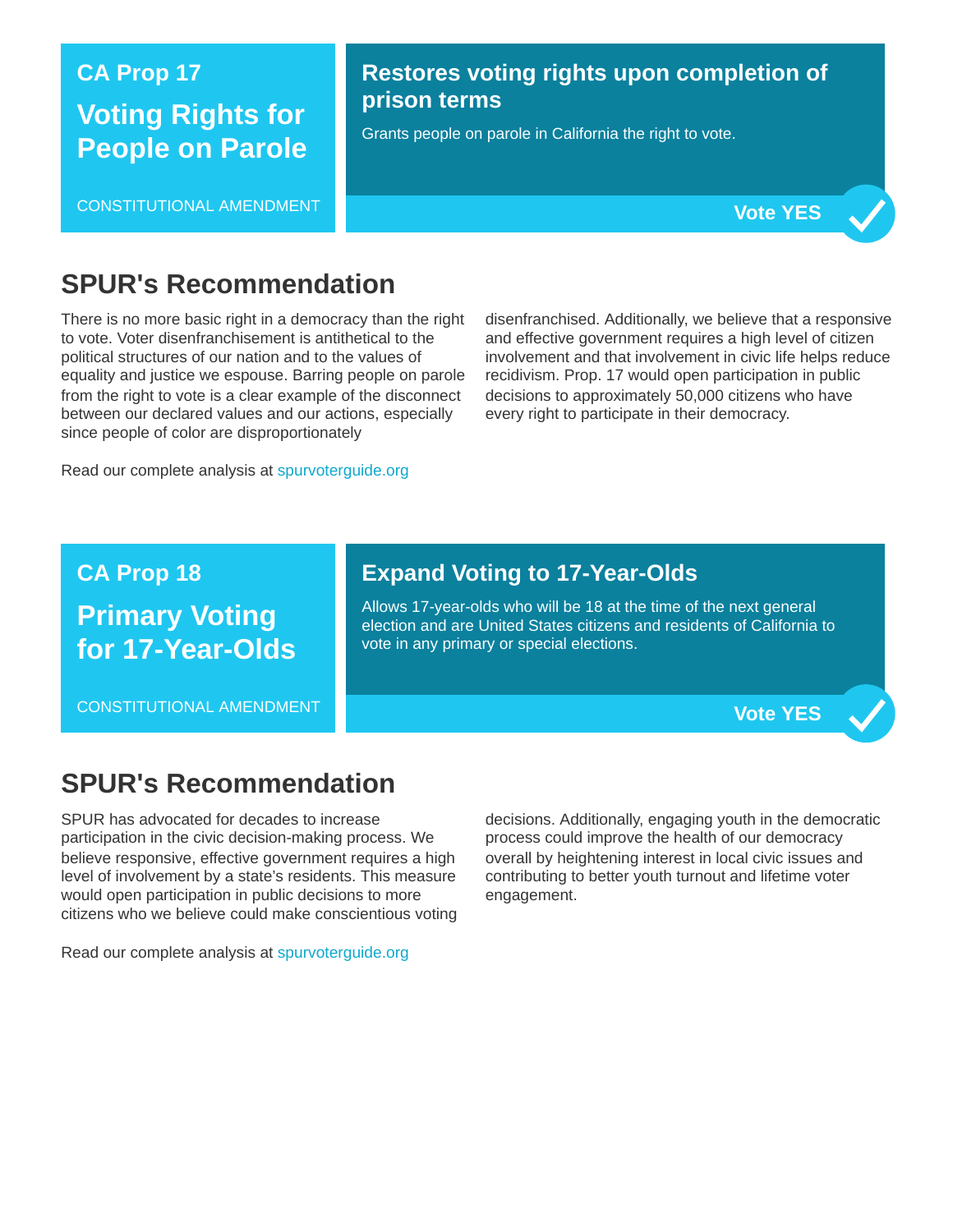## **CA Prop 19 Property Tax Transfers**

CONSTITUTIONAL AMENDMENT

#### **The Home Protection for Seniors, Severely Disabled, Families, and Victims of Wildfire or Natural Disaster Act**

Allows seniors, disabled people and disaster victims to transfer existing property tax assessments to a new home.

**Vote YES**

### **SPUR's Recommendation**

While Prop. 19 does feel like a grab bag of policies designed to support different interest groups (real estate agents who want to increase the number of real estate transactions, firefighters who want more funding to combat wildfires), on balance it would achieve important

Read our complete analysis at [spurvoterguide.org](https://spurvoterguide.org/)

policy goals. The elimination of the property tax loophole for heirs would increase the fairness of California's tax system and generate funding for combatting wildfires, an important public service. SPUR supports this measure.

# **CA Prop 20 Rollback of Crime Leniency Laws**

INITIATIVE STATUTE

#### **Restricts Parole for Non-Violent Offenders, Authorizes Felony Sentences for Certain Offenses Treated as Misdemeanors**

Makes a number of changes to the state's criminal justice laws on sentencing, punishments and parole.

**Vote NO**

### **SPUR's Recommendation**

Proposition 20 would reverse years of criminal justice reform that has reduced California's prison population while not increasing crime. Rolling back these reforms when California's prisons are still overcrowded, people of color remain over-represented in those prisons and crime is at historic lows would be an unjust and indefensible policy decision. Additionally, this measure would put a significant and disproportionate economic burden onto people involved in the legal system and their communities.

Read our complete analysis at [spurvoterguide.org](https://spurvoterguide.org/)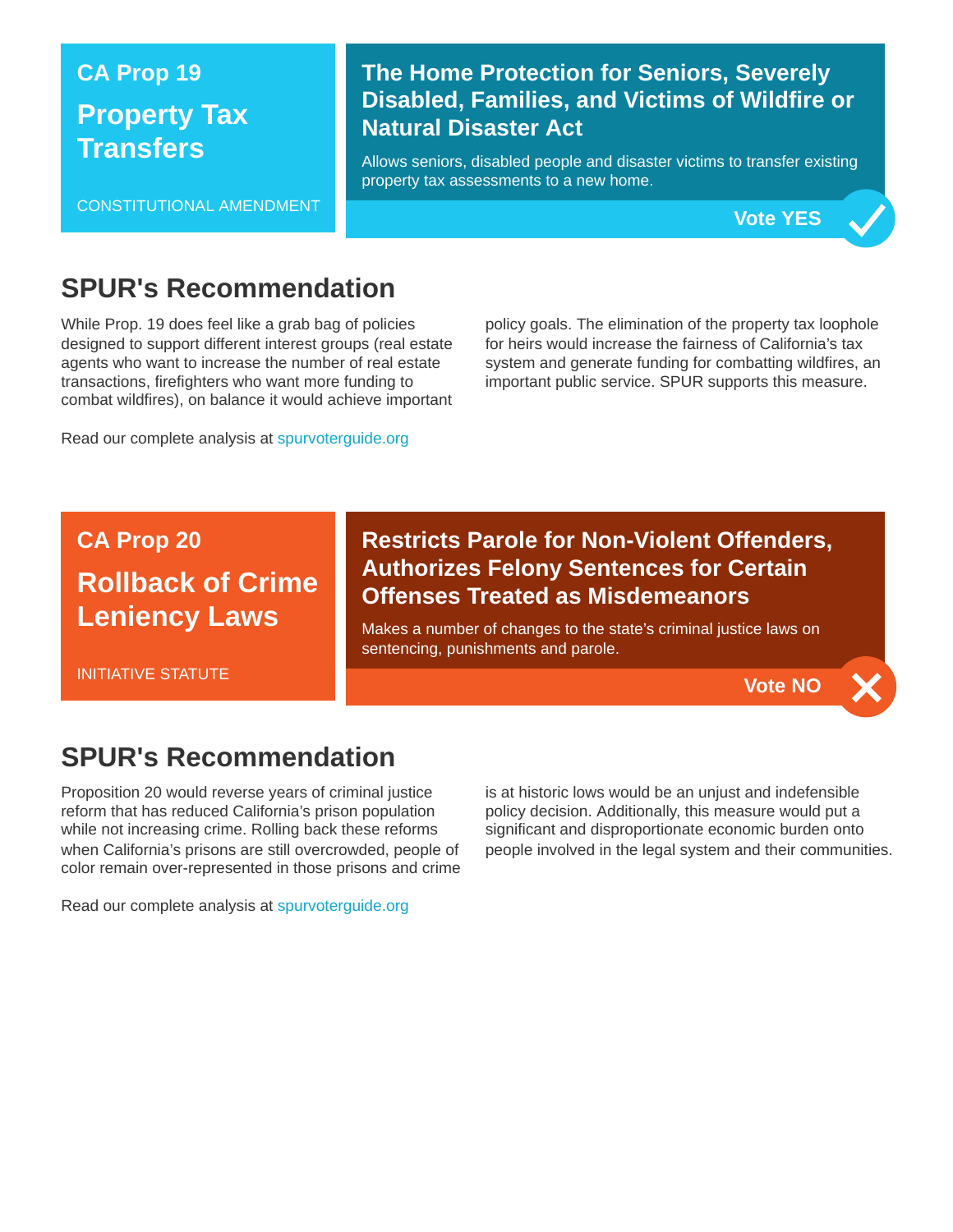### **CA Prop 21 Rent Control**

#### INITIATIVE STATUTE

#### **Expands local governments' authority to enact rent control on residential property**

Removes certain state restrictions on what buildings can be rent controlled and whether cities can control the rents charged to new tenants.



### **SPUR's Recommendation**

California continues to deal with a housing affordability crisis that has plagued the state for many years. A shortage of housing has led to increased homelessness, displacement of low- and moderate-income people and a reduced quality of life for people who commute long distances or live in overcrowded living situations.

Rent control provides significant benefits to residents who live in rent-controlled units. Many current tenants in California would not be able to remain in their homes — or even in their cities — if their rents went up to market-rate levels. In addition, by allowing households in rentcontrolled units to remain in place, rent control provides greater community stability. We have seen firsthand how rent control has provided protections for many in San Francisco's overheated housing market.

But the details of rent control policy matter. There is great risk in under-regulating rent control and depressing California's already-inadequate production of rental housing. In a report issued this year, SPUR estimated that the Bay Area should have built 700,000 new homes over the past decade and needs to build over 2.3 million housing units over the coming 50 years to bend the curve on housing affordability. Local rent control laws could inadvertently (or intentionally) result in less housing production than the state needs to house the people who want to live here.

There are aspects of this measure that we appreciate. We

Read our complete analysis at [spurvoterguide.org](https://spurvoterguide.org/)

support the idea of making single-family homes subject to local rent control laws when they are owned by corporate entities or owners with multiple units. Single-family homes are a large portion of the state's housing stock and a growing portion of the rental housing stock, so there is a significant opportunity to expand protections by making some single-family homes subject to rent control.

While we are on record supporting the idea of a "rolling" date for housing to become subject to rent control (in localities that have rent control ordinances), we remain concerned about the 15-year term included in this measure. Such a short term would significantly reduce the profitability of rental housing, and thus likely significantly reduce the building of new rental homes. In 2018, the Terner Center released a policy brief suggesting that a term of 40 years would not significantly harm the market for investment in new housing development. A compromise effort could aim for 25 years, the age of housing currently affected by Costa-Hawkins, so as not to lose existing rent-controlled units.

Ultimately, our concerns about the details of this measure and their impacts on the new production of housing outweigh the potential benefits that we see. The state plays a key role in setting guardrails for local rent control policy, and these details are important. We urge the California State Legislature to work toward compromise legislation that can be negotiated through the legislative process.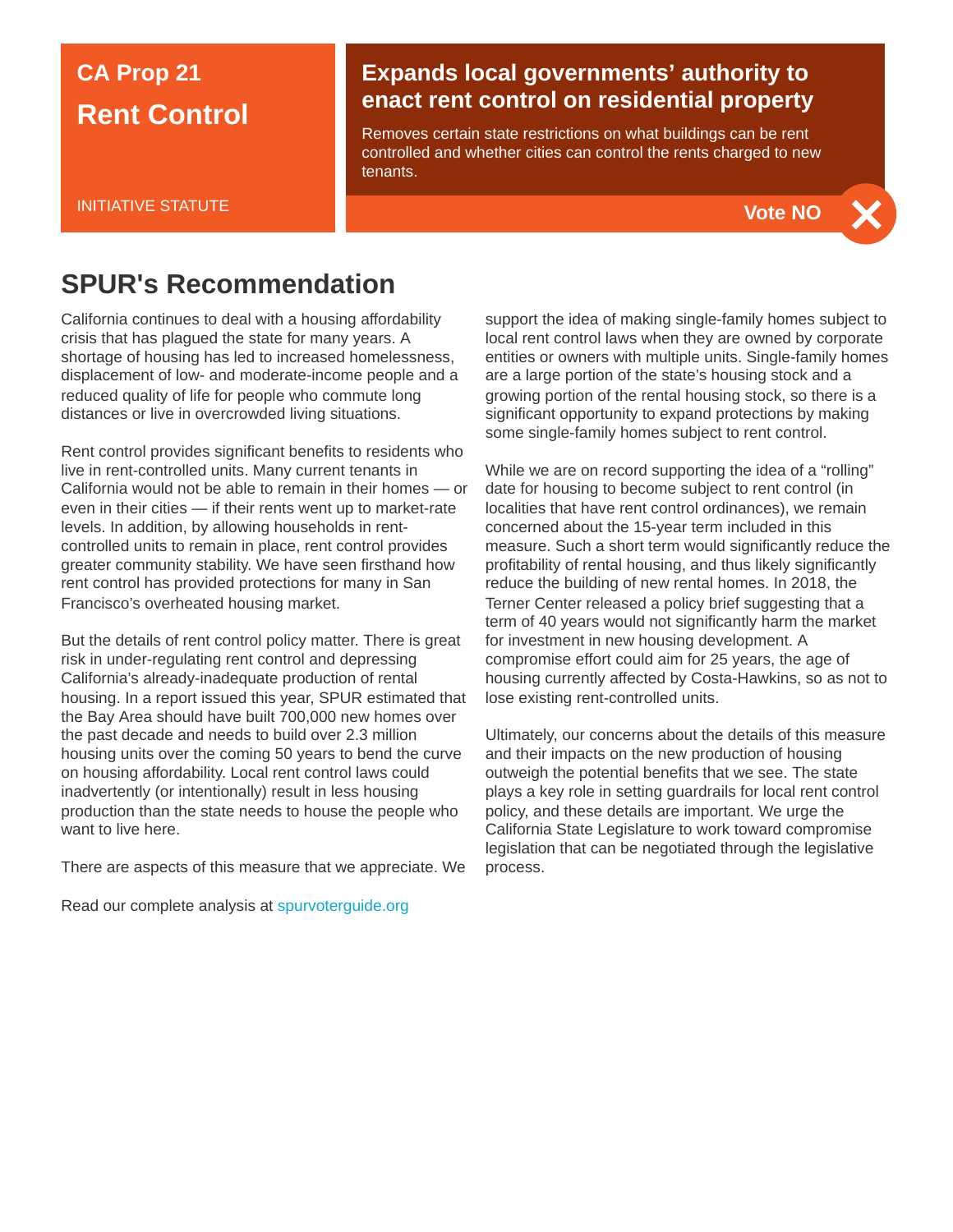### **CA Prop 22 App-Based Driver Classification**

INITIATIVE STATUTE

#### **Changes Employment Classification Rules for App-Based Transportation and Delivery Drivers**

Defines some ride-hailing and delivery drivers as independent contractors rather than employees and establishes minimum benefits and labor protections for those drivers.

**Vote NO**

### **SPUR's Recommendation**

Worker protections and benefits are critical to household financial security and are the cornerstone of a fair and functioning economy in California. On one hand, this measure doesn't go far enough for some drivers, offering fewer benefits and protections than they would receive as traditional employees. And Prop. 22 would exempt major companies from the responsibility of investment in unemployment benefits, Social Security and other social safety net programs. On the other hand, Prop. 22 would allow drivers to retain the workplace flexibility that has attracted many to these platforms in the first place. And it reduces the risk of companies eliminating or reducing hundreds of thousands of ride-hailing and delivery driver jobs in the middle of an economic crisis.

In reality, neither current law nor this measure fully serves the totality of the ride-hailing and delivery workforce: some of whom are supplementing other work, some of whom are seeking income in between employment and some of whom are wholly reliant on full-time driving. We appreciate that this measure attempts to chart a middle path. SPUR believes that employment classification poses a legitimate threat to the viability of flexible ride-hailing and delivery models, and that the fallout could be devastating at this moment to the hundreds of thousands of drivers who rely on this work. However, it is a measure that codifies industry-written rules that are difficult to change. The legislature should be the venue to make necessary changes to California labor law, as it has been for other industries.

Read our complete analysis at [spurvoterguide.org](https://spurvoterguide.org/)

### **CA Prop 23 Private Dialysis Clinics**

INITIATIVE STATUTE

#### **Protect the Lives of Dialysis Patients Act**

Establishes staffing and other requirements for chronic dialysis clinics.

**Vote NO**

### **SPUR's Recommendation**

This measure attempts to regulate a highly profitable industry. However, SPUR has long objected to special interests legislating at the ballot. Parts of Prop. 23 are duplicative, and it's not clear that the added regulations

Read our complete analysis at [spurvoterguide.org](https://spurvoterguide.org/)

are necessary; instead, they would likely increase cost of care to the detriment of patients. The Legislature has shown a willingness to take up private dialysis industry regulation and is the appropriate place to do so.